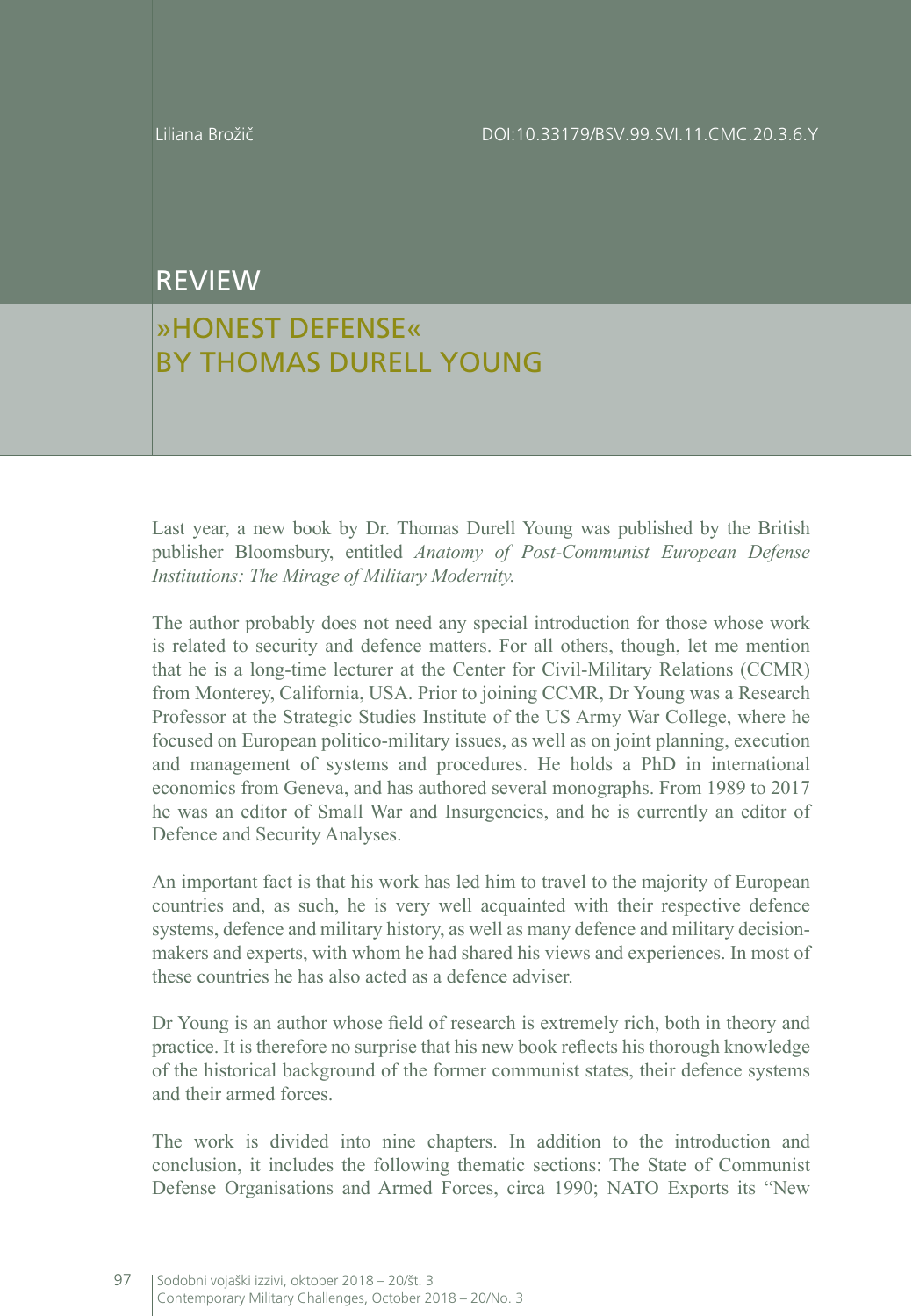Model Army": Why It Did Not Take; Former Soviet Republics' Defense Institutions; Former Warsaw Pact Republics' Defense Institutions; Former Yugoslav Republics' Defense Institutions; Building Defense Institutions: Sharpening the Western Mind; Reforming Western Policy and Management of Defense Reform. The concluding chapter is entitled Getting to Honest Defense.

Young is very systematic and analytical when presenting the topic, and uses all the characteristics of comparative analysis. Wherever historical, political, defence and military bases are identical or highly similar, he provides a thorough explanation of the reasons for significant differences in further development, as well as those who had prevented the occurrence of changes or their sufficient implementation. He is very insightful in his attempts. The basic principle of his research or the criterion for the evaluation of defence institutions in the former communist states is the "Western Mind", as he calls it. In short, a comparison of western and eastern thinking reveals key differences in planning, decision-making, leadership and implementation of the state's defence function. The important criteria Young considers when implementing these policies are a review of defence institutions, the public policy framework and compliance of concepts, defence planning techniques, national-level command, the military decision-making process, and the concepts of operations, logistics and professionalism.

According to his findings, these are the major areas where the former communist states differ. The differences between them are normally related to the past regimes and mind-sets in the respective countries. With time, some of the countries have managed to successfully overcome those differences and implement the "Western Mind", while others have not been so successful.

Although the author uses the Western Mind as the criterion to establish the level of development of defence systems in eastern countries, he does not claim this to be the only and the best criterion everyone should aim for. Quite the opposite: in his chapter "NATO Exports its 'New Model Army': Why It Did Not Take", he provides a thorough explanation of where, when and why critical mistakes or flaws have been made, which still prevent some NATO members to perform up to their potential within the Alliance.

He does not, however, miss the fact that the western democratic concepts of defence management cannot serve just as a means to simply follow the model of others. Rather, these areas must be functional and effective, as well as adapted to each separate country. In his book, the author lists several examples of bad practice, highlighting at the same time some of the unique and good solutions put forward by some countries. Nevertheless, individual chapters reveal some of the characteristics specific to a subject area or a country, which are hard to classify as good or bad. They are just special features that require new solutions with a higher level of functionality.